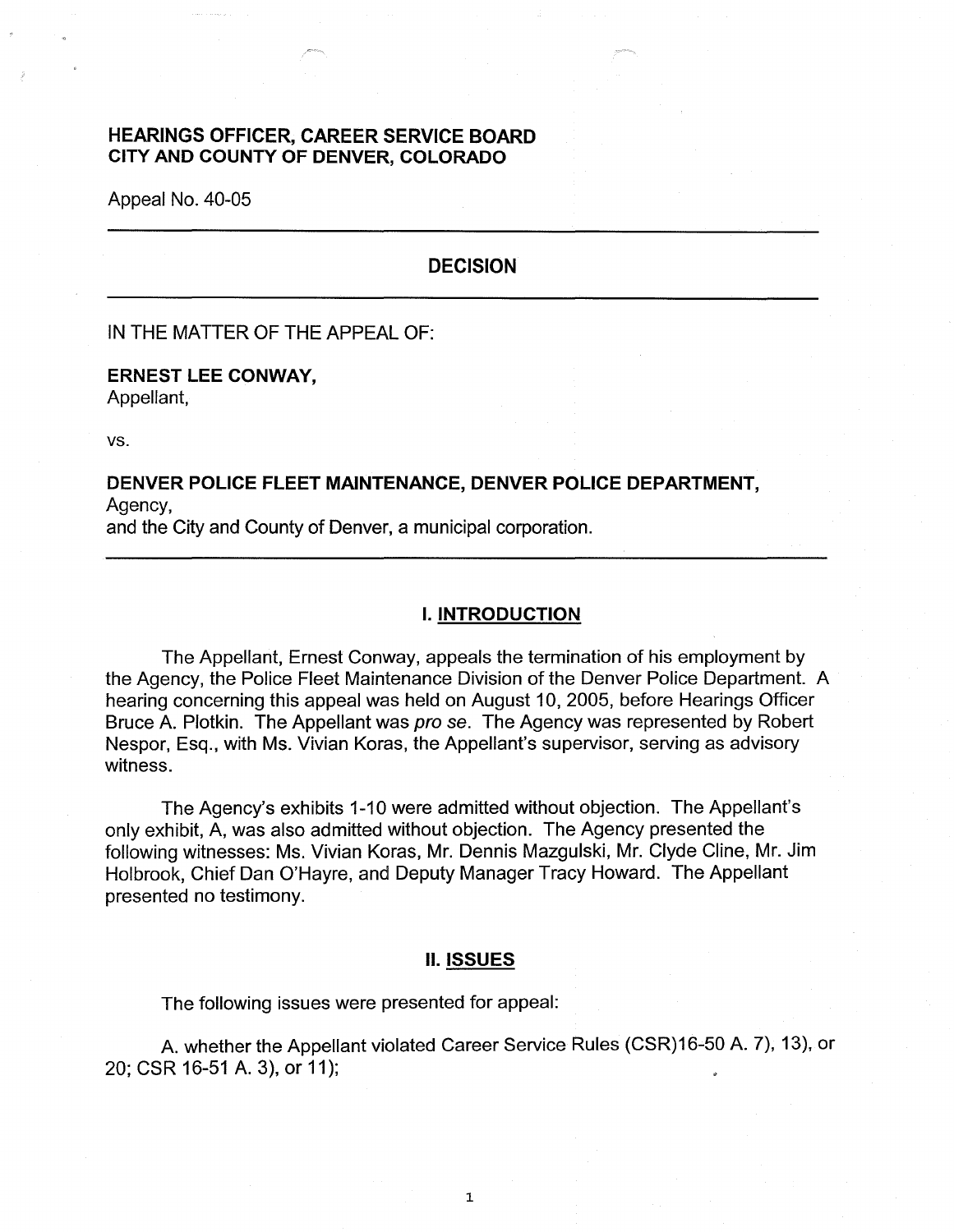B. whether there was just cause for the Agency's decision to dismiss the Appellant;

C. whether the Agency unlawfully discriminated against the Appellant based upon a disability;

D. if the Agency unlawfully discriminated against the Appellant based upon his disability, whether he is entitled to reinstatement, back pay and lost benefits.

### **IV. BACKGROUND**

The following facts are not in dispute. The Appellant was employed as a stock keeper at the Agency. He was responsible for ordering, supplying and accounting for parts for City and County of Denver police, sheriff and other vehicles which came to the Agency for maintenance, repair, and fittings. By all counts he was exceedingly proficient at the procurement aspects of his job. For example, he was able to obtain parts when others could not, and other stock keepers would ask him for advice.

The Appellant was counseled on September 19, 2002 about his excessive sick leave use and was ordered to bring a doctor's note for each subsequent sick day. On March 2, 2004 the Appellant received a verbal reprimand for his continued unexcused absences. The reprimand required him to speak with his supervisor, Vivian Koras each time he requested leave.

On March 3, 2005, Koras approved four hours of vacation for the Appellant, from 6:00 a.m. to 10:00 a.m., but the Appellant did not appear for the rest of the day and did not contact Koras or any other supervisor. As the Appellant's shift was ten hours, six were assessed as unauthorized.

On March 16, 2005, the Appellant left Koras a voice mail message at 5:35 a.m. stating he was not going to be at work, and would use his annual personal day off. Because the leave was not approved in advance, pursuant to the orders, above, the Agency assessed a day of unauthorized leave against the Appellant.

On March 17, 2005, the Appellant called at 5:09 a.m. and left a voice message stating he had "kind of' a family emergency and would not be at work. The messages also stated he would talk to Koras later. Koras did not receive any subsequent communication from the Appellant that day about his absence, and deemed the absence unauthorized.

On March 22, 2005, at 5:16 a.m. the Appellant left a voice message for Koras stating he had a tooth ache, would be unable to go to work, and that he would call back at 6:00 a.m. to explain. Koras received a message from the Appellant at 5:57 a.m. stating he called the dentist from work the previous day, was still trying to get an appointment, and would call later. Koras did not receive any other messages or

2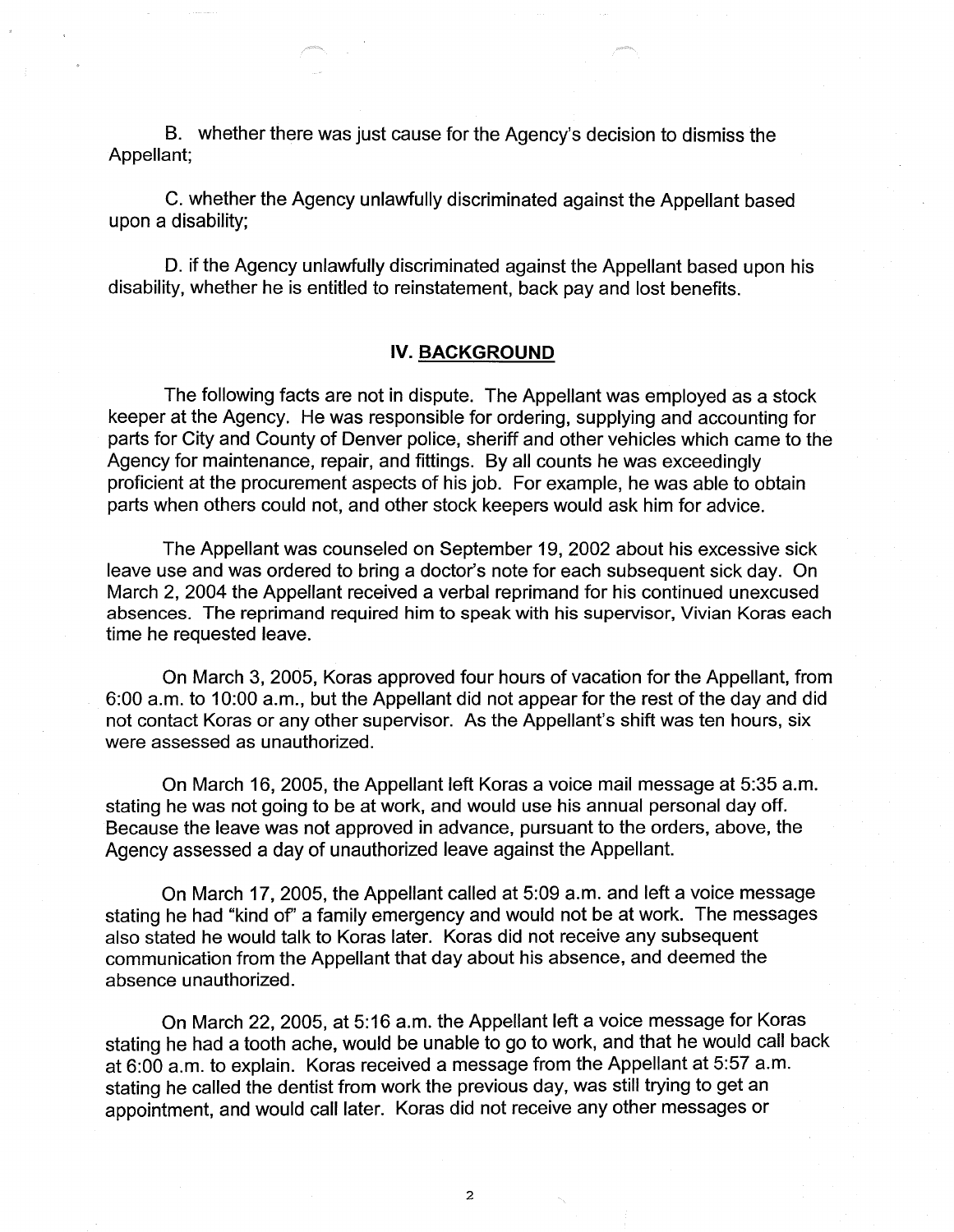communication form the Appellant. The Appellant provided no doctor note subsequent to that absence. The Agency recorded the absence as unauthorized.

A pre-disciplinary meeting was held on Friday April 8, 2005 at Police Headquarters. The Appellant appeared pro se. The Agency was represented by Ms. Koras, Fleet Superintendent Jim Holbrook, Division Chief Daniel O'Hayre, Lieutenant Chapman, and Sergeant DiMarco. During the meeting, the Appellant was asked three times what it would take for him to comply with orders concerning leave. Each time he replied he did not know, and did not provide any assurance that he intended to comply with instructions in the future.

On April 14, 2005, the Appellant was served notice that the Agency was dismissing him effective April 15, 2005. This appeal followed on April 22, 2005.

### **V. ANALYSIS**

## A. CSR16-50 A. 7) Refusing to comply with the orders of an authorized supervisor or refusing to do assigned work which the employee is capable of performing.

Whether the Appellant's failure to comply was willful as required by the rule, *see*  In re Trujillo, CSA 28-04, 9-10 (5/27/04), depends on the circumstances of this case. Karas, the Appellant's immediate supervisor, testified the Appellant's attendance problems began from before she began as his supervisor, September, 2002, and continued throughout his employment. She counseled him on many occasions, [Exhibits 1, 2, 4, 6, 7, 8, 9, and Koras testimony], issued verbal and written reprimands, [Exhibits 6, 7], and made clear to him the importance of complying with her orders to check with her each time he sought leave. [Appellant testimony, Exhibits 1, 4]. Koras explained the importance of having the Appellant clear leave with her was because the department was short-staffed, and suffered excessive backlogs of work affecting the safety of the public, when police and other vehicles were out of service due to the Agency's inability to supply parts. [Koras testimony].

The Agency established a reasonable basis for its order to the Appellant, public safety. It also established the Appellant's continuing failure, on March 3, 16, 17, and 22, 2005, to comply with Koras' order to notify her regarding all leave. [Koras testimony, Exhibits 1, 2, 4, 6, 7, 8, 9]. The Agency also established that it counseled the Appellant many times about his absence. [Koras testimony, Exhibits 1, 4], and warned him that continued abuse would result in discipline. [Exhibits 3, 6, 7]. The Appellant offered no testimony to rebut these claims. Under these circumstances, the Agency established, by a preponderance of the evidence, that the Appellant violated CSR 16-50 A. 7).

B. CSR 16-50 A. 13) Unauthorized absence from work, including but not limited to: when the employee has requested permission to be absent and such request has been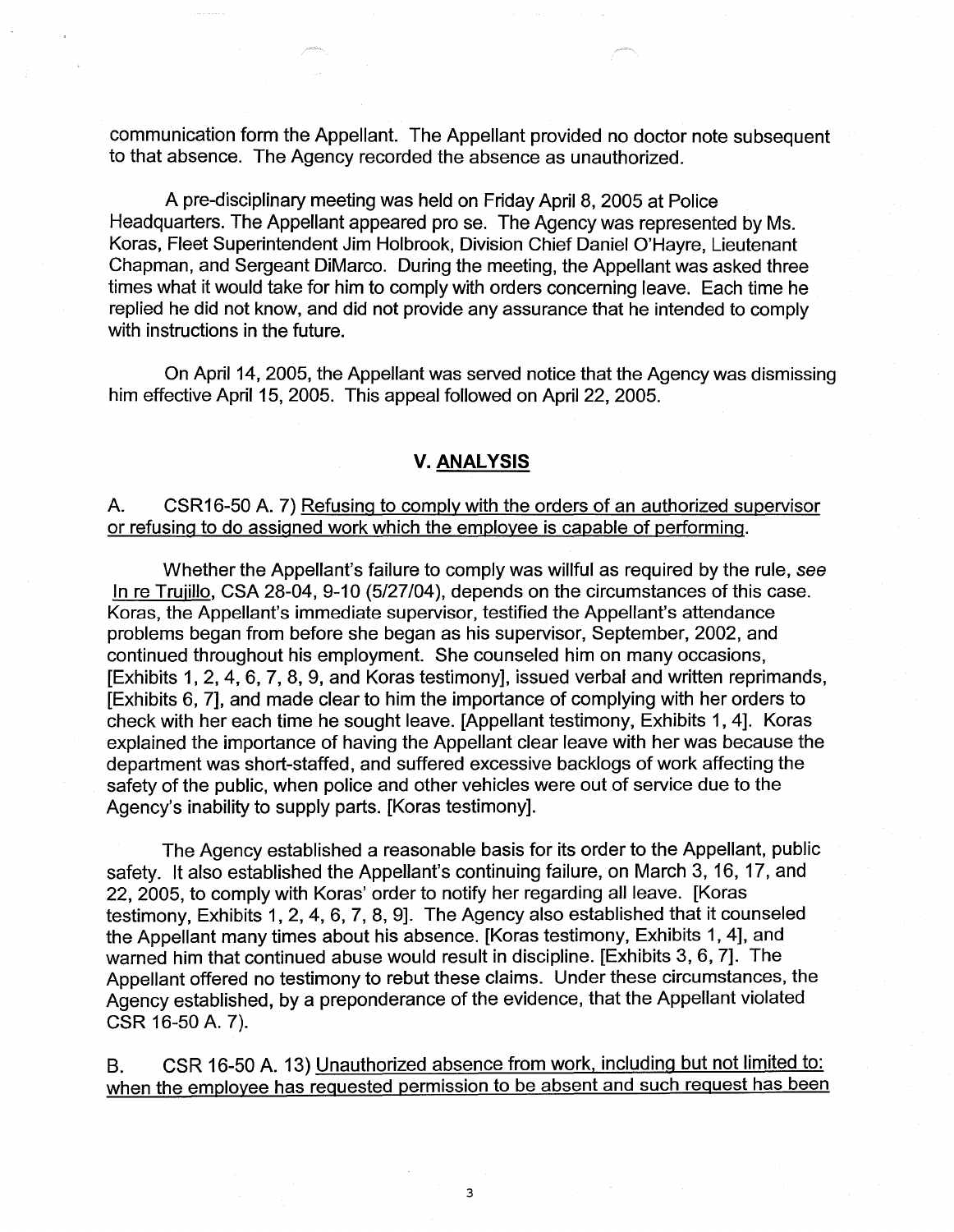## denied; leaving work before completion of scheduled shift without authorization or taking unauthorized breaks.

The purpose of sick leave is outlined in CSR 11-32, which allows such leave for personal or family incapacity due to illness or for a death in the family. Agency policy requires adherence to this rule. [Exhibit 5]. Due to the Appellant's prior abuse of sick leave, he was required to speak directly with Koras for each sick leave absence. [Exhibit 6]. He continued to fail in complying with that order. [Koras testimony, Exhibits] 4, 6, 7, 8, 9]. These continuing absences negatively affected production at the Agency. [Koras, Mazgulski, Cline, Howard testimony]. The Appellant did not reply at hearing. After being ordered to contact his supervisor for each day of leave, the Appellant's continued unexplained failure to do so constitutes a violation of CSR 16-50 A. 13) by a preponderance of the evidence.

C. CSR 16-50 A. 20) Conduct not specifically identified herein may also be cause for dismissal.

The Agency identified the specific conduct described above as its basis for discipline. Therefore the Hearings Officer declines to apply this rule.

D. CSR 16-51 A. 3) Abuse of sick leave or other types of leave, or violation of any rules relating to any forms of leave identified in **Rule 11 Leave.** 

The same evidence regarding the Appellant's violation of CSR 16-50 A. 13), above, also applies to this violation. For the same reasons as stated above, and because the Appellant did not refute the Agency's proof, the Appellant violated this rule by a preponderance of the evidence.

E. CSR 16-51 A. 11) Conduct not specifically identified herein may also be cause for progressive discipline.

The Agency identified the specific conduct described above as its basis for discipline. Therefore the Hearings Officer declines to apply this rule.

F. Whether the Agency unlawfully discriminated against the Appellant based upon a disability.

The Appellant claimed his unauthorized absences should be excused due to the Agency's unlawful discrimination against him. As the Appellant did not present any testimony at hearing, only his Appeal and Pre-Hearing Statement remain as possible bases to overcome the Agency's case. The Appellant's Appeal states the Agency made him work outside his classification, causing undue stress, and therefore causing him to take "excessive time off, " but no evidence was presented at hearing how the Appellant was made to work outside his classification. His Pre-Hearing Statement did not state a basis for a claim of discrimination at all. The Appellant failed to present any evidence that he was disabled or that the Agency was aware of any disability. For these reasons, the Appellant's disability claim fails.